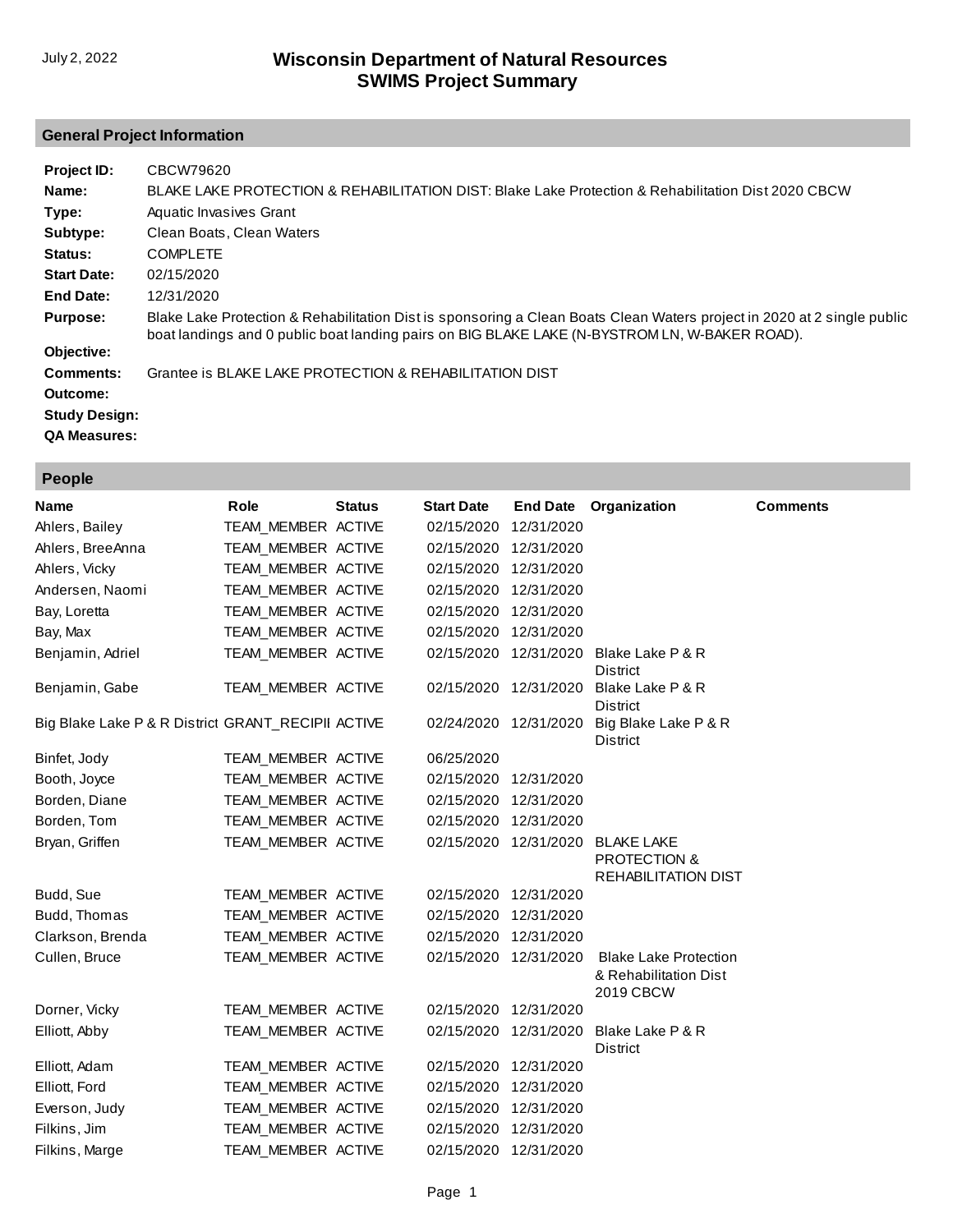| Name               | Role               | <b>Status</b> | <b>Start Date</b>     | <b>End Date</b> | Organization                                                                         | <b>Comments</b> |
|--------------------|--------------------|---------------|-----------------------|-----------------|--------------------------------------------------------------------------------------|-----------------|
| Fink, Jeff         | TEAM_MEMBER ACTIVE |               | 02/15/2020            | 12/31/2020      |                                                                                      |                 |
| Foley, Ann         | TEAM MEMBER ACTIVE |               | 02/15/2020            | 12/31/2020      |                                                                                      |                 |
| Foley, Mike        | TEAM_MEMBER ACTIVE |               | 02/15/2020            | 12/31/2020      |                                                                                      |                 |
| Goulet, Jamie      | TEAM_MEMBER ACTIVE |               | 02/15/2020            | 12/31/2020      |                                                                                      |                 |
| Goulette, Gregg    | TEAM_MEMBER ACTIVE |               | 02/15/2020            | 12/31/2020      |                                                                                      |                 |
| Grills, Delrita    | TEAM_MEMBER ACTIVE |               | 02/15/2020            | 12/31/2020      | Big Blake Lake P&R<br>District                                                       |                 |
| Hagen, Carla       | TEAM_MEMBER ACTIVE |               | 02/15/2020            | 12/31/2020      |                                                                                      |                 |
| Hall, Judy         | TEAM MEMBER ACTIVE |               | 02/15/2020            | 12/31/2020      |                                                                                      |                 |
| Knight, Sinead     | TEAM_MEMBER ACTIVE |               | 02/15/2020            | 12/31/2020      | <b>BLAKE LAKE</b><br>PROTECTION &<br>REHABILITATION DIST                             |                 |
| Knutson, Larry     | TEAM_MEMBER ACTIVE |               | 02/15/2020            | 12/31/2020      |                                                                                      |                 |
| Knutson, M         | TEAM_MEMBER ACTIVE |               | 02/15/2020            | 12/31/2020      |                                                                                      |                 |
| Kruse, Cindy       | TEAM_MEMBER ACTIVE |               | 02/15/2020            | 12/31/2020      |                                                                                      |                 |
| Kruse, Levi        | TEAM MEMBER ACTIVE |               | 02/15/2020            | 12/31/2020      |                                                                                      |                 |
| Kruse, Randy       | TEAM_MEMBER ACTIVE |               | 02/15/2020            | 12/31/2020      |                                                                                      |                 |
| Lauritsen, Peggy   | COORDINATOR ACTIVE |               | 02/15/2020            | 12/31/2020      | Big Blake Lake<br>Protection &<br><b>Rehabilitation District</b>                     |                 |
| Maraden, Kathy     | TEAM_MEMBER ACTIVE |               | 02/15/2020            | 12/31/2020      |                                                                                      |                 |
| Maxwell, Alexis    | TEAM MEMBER ACTIVE |               | 02/15/2020            | 12/31/2020      | <b>Blake Lake Protection &amp;</b><br><b>Rehabilitation Dist 2019</b><br><b>CBCW</b> |                 |
| Maxwell, Haley     | TEAM_MEMBER ACTIVE |               | 02/15/2020            | 12/31/2020      | Blake Lake P & R<br>District                                                         |                 |
| Maxwell, Hannah    | TEAM_MEMBER ACTIVE |               | 02/15/2020            | 12/31/2020      | Blake Lake P & R<br>District                                                         |                 |
| Maxwell, Jim       | TEAM_MEMBER ACTIVE |               | 02/15/2020            | 12/31/2020      | Blake Lake P & R<br>District                                                         |                 |
| Maxwell, Joan      | TEAM_MEMBER ACTIVE |               | 02/15/2020            | 12/31/2020      |                                                                                      |                 |
| Maxwell, Mark      | TEAM_MEMBER ACTIVE |               | 02/15/2020            | 12/31/2020      |                                                                                      |                 |
| Maxwell, Michelle  | TEAM_MEMBER ACTIVE |               | 02/15/2020            | 12/31/2020      |                                                                                      |                 |
| Maxwell, Mike      | TEAM_MEMBER ACTIVE |               | 02/15/2020 12/31/2020 |                 | Blake Lake P & R<br>District                                                         |                 |
| Moe, Allen         | TEAM_MEMBER ACTIVE |               | 02/15/2020            | 12/31/2020      |                                                                                      |                 |
| Norby, Chris       | TEAM_MEMBER ACTIVE |               | 02/15/2020            | 12/31/2020      |                                                                                      |                 |
| Ogren, Richard     | TEAM MEMBER ACTIVE |               | 02/15/2020            | 12/31/2020      |                                                                                      |                 |
| Ogren, Sue         | TEAM_MEMBER ACTIVE |               | 02/15/2020            | 12/31/2020      |                                                                                      |                 |
| Quist, George      | TEAM_MEMBER ACTIVE |               | 02/15/2020            | 12/31/2020      |                                                                                      |                 |
| Quist, Jacci       | TEAM MEMBER ACTIVE |               | 02/15/2020            | 12/31/2020      |                                                                                      |                 |
| Rivers Weber, Sam  | TEAM MEMBER ACTIVE |               | 02/15/2020            | 12/31/2020      | Big Blake Lake P&R<br>District                                                       |                 |
| Rodriguez, Shelley | TEAM_MEMBER ACTIVE |               | 02/15/2020            | 12/31/2020      |                                                                                      |                 |
| Rogge, Mike        | TEAM_MEMBER ACTIVE |               | 02/15/2020            | 12/31/2020      |                                                                                      |                 |
| Rustad, Gail       | TEAM_MEMBER ACTIVE |               | 02/15/2020            | 12/31/2020      |                                                                                      |                 |
| Smith, Scott       | TEAM_MEMBER ACTIVE |               | 02/15/2020            | 12/31/2020      | <b>Blake Lake Protection &amp;</b><br><b>Rehabilitation Dist 2019</b><br><b>CBCW</b> |                 |
| Soland, Cedrick    | TEAM_MEMBER ACTIVE |               | 02/15/2020            | 12/31/2020      |                                                                                      |                 |
| Teuber, Mary       | TEAM_MEMBER ACTIVE |               | 02/15/2020            | 12/31/2020      |                                                                                      |                 |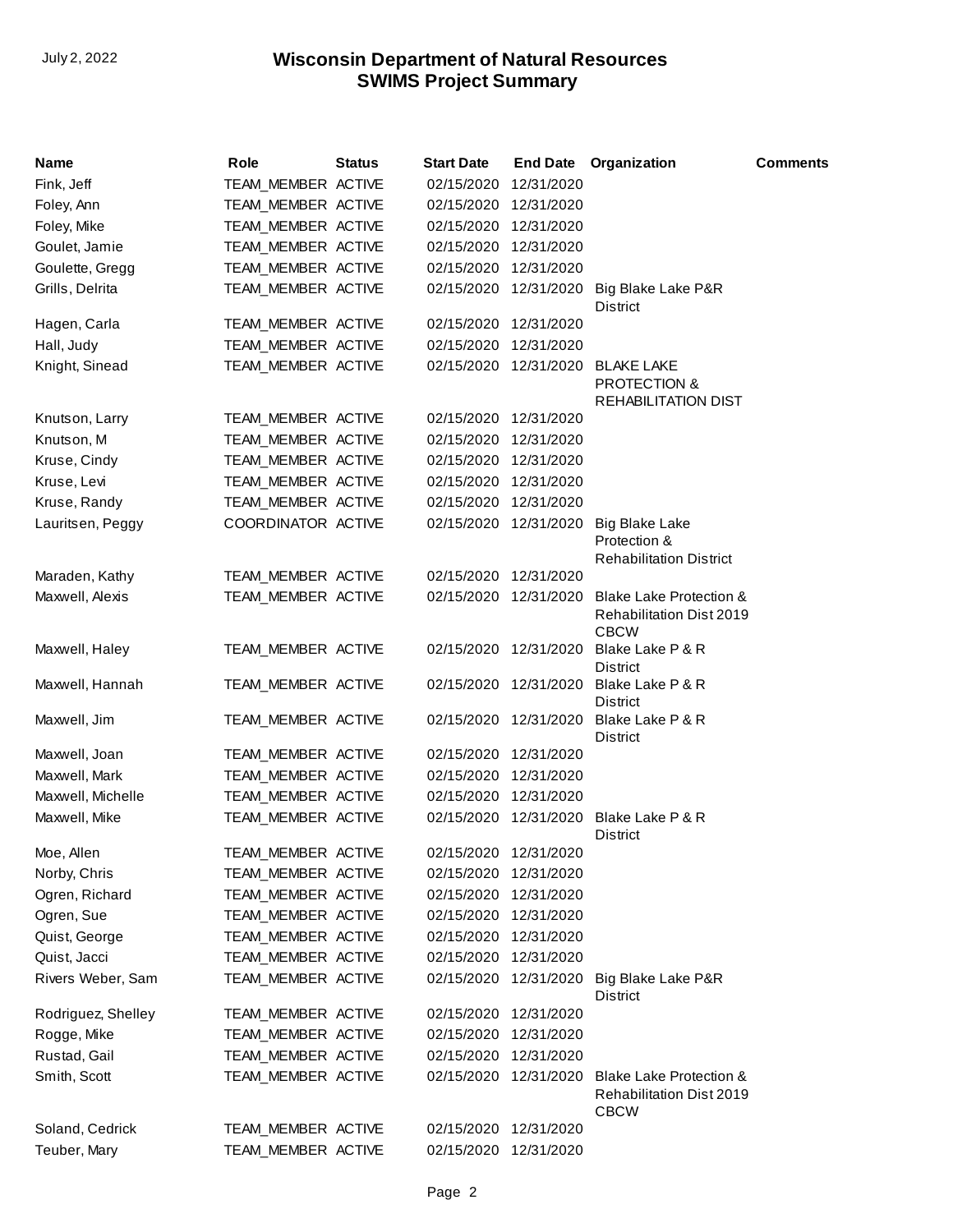| Name<br>Teuber, Vince<br>Thorn, Jim<br>Thorn, Sandy<br>Trelstad, Paulette<br>Vondrashek, Rosalie<br>Voss, Elaine<br>Voss, Gordon<br>Weber, Sam<br>Welke, Ann<br>Wistcrcill, Ogren<br>Wistrcill, Jen<br>Yourchuck, Anne | Role                                                           | TEAM_MEMBER ACTIVE<br>TEAM_MEMBER ACTIVE<br>TEAM MEMBER ACTIVE<br>TEAM_MEMBER ACTIVE<br>TEAM_MEMBER ACTIVE<br>TEAM_MEMBER ACTIVE<br>TEAM MEMBER ACTIVE<br>TEAM_MEMBER ACTIVE<br>TEAM MEMBER ACTIVE<br>TEAM_MEMBER ACTIVE<br>TEAM_MEMBER ACTIVE<br>TEAM_MEMBER ACTIVE | Status                                        | <b>Start Date</b><br>02/15/2020<br>02/15/2020<br>02/15/2020<br>02/15/2020<br>02/15/2020<br>02/15/2020<br>02/15/2020<br>02/15/2020<br>02/15/2020<br>02/15/2020<br>02/15/2020<br>02/15/2020 | <b>End Date</b><br>12/31/2020<br>12/31/2020<br>12/31/2020<br>12/31/2020<br>12/31/2020<br>12/31/2020<br>12/31/2020<br>12/31/2020<br>12/31/2020<br>12/31/2020<br>12/31/2020<br>12/31/2020 | Organization<br>Big Blake Lake P&R<br>District<br>Big Blake Lake P&R<br>District |                               | <b>Comments</b>                  |
|------------------------------------------------------------------------------------------------------------------------------------------------------------------------------------------------------------------------|----------------------------------------------------------------|----------------------------------------------------------------------------------------------------------------------------------------------------------------------------------------------------------------------------------------------------------------------|-----------------------------------------------|-------------------------------------------------------------------------------------------------------------------------------------------------------------------------------------------|-----------------------------------------------------------------------------------------------------------------------------------------------------------------------------------------|----------------------------------------------------------------------------------|-------------------------------|----------------------------------|
| <b>Project Statuses</b>                                                                                                                                                                                                |                                                                |                                                                                                                                                                                                                                                                      |                                               |                                                                                                                                                                                           |                                                                                                                                                                                         |                                                                                  |                               |                                  |
| Date                                                                                                                                                                                                                   | <b>Reported By</b>                                             | <b>Status</b>                                                                                                                                                                                                                                                        |                                               |                                                                                                                                                                                           | <b>Comments</b>                                                                                                                                                                         |                                                                                  |                               |                                  |
| <b>Actions</b>                                                                                                                                                                                                         |                                                                |                                                                                                                                                                                                                                                                      |                                               |                                                                                                                                                                                           |                                                                                                                                                                                         |                                                                                  |                               |                                  |
| <b>Action</b><br><b>Grant Awarded</b>                                                                                                                                                                                  |                                                                |                                                                                                                                                                                                                                                                      | <b>Detailed Description</b>                   | Grant CBCW79620 awarded                                                                                                                                                                   |                                                                                                                                                                                         | <b>Start</b><br>02/15/2020                                                       | <b>End Date</b><br>12/31/2020 | <b>Status</b><br><b>COMPLETE</b> |
| <b>Monitoring Stations</b>                                                                                                                                                                                             |                                                                |                                                                                                                                                                                                                                                                      |                                               |                                                                                                                                                                                           |                                                                                                                                                                                         |                                                                                  |                               |                                  |
| <b>Station ID</b><br>10018332<br>10020933                                                                                                                                                                              | <b>Name</b><br>Big Blake Lake -- Access at W Side - Baker Road |                                                                                                                                                                                                                                                                      |                                               | Big Blake Lake -- Access at North - End Of Bystrom Ln                                                                                                                                     |                                                                                                                                                                                         | <b>Comments</b>                                                                  |                               |                                  |
| <b>Assessment Units</b>                                                                                                                                                                                                |                                                                |                                                                                                                                                                                                                                                                      |                                               |                                                                                                                                                                                           |                                                                                                                                                                                         |                                                                                  |                               |                                  |
| <b>WBIC</b><br>2627000<br>2627100<br>2627300                                                                                                                                                                           | Segment<br>1<br>1                                              | <b>Local Name</b><br>Lost Creek<br>Little Blake Lake                                                                                                                                                                                                                 | Big Blake Lake (Blake)                        |                                                                                                                                                                                           |                                                                                                                                                                                         | <b>Official Name</b><br>Big Blake Lake<br>Lost Creek<br>Little Blake Lake        |                               |                                  |
| <b>Lab Account Codes</b>                                                                                                                                                                                               |                                                                |                                                                                                                                                                                                                                                                      |                                               |                                                                                                                                                                                           |                                                                                                                                                                                         |                                                                                  |                               |                                  |
| <b>Account Code</b>                                                                                                                                                                                                    | <b>Description</b>                                             |                                                                                                                                                                                                                                                                      |                                               |                                                                                                                                                                                           |                                                                                                                                                                                         | <b>Start Date</b>                                                                |                               | <b>End Date</b>                  |
| <b>Forms</b>                                                                                                                                                                                                           |                                                                |                                                                                                                                                                                                                                                                      |                                               |                                                                                                                                                                                           |                                                                                                                                                                                         |                                                                                  |                               |                                  |
| <b>Form Code</b><br>WATERCRAFT_2018                                                                                                                                                                                    | <b>Form Name</b>                                               |                                                                                                                                                                                                                                                                      | Watercraft Inspection Report (Revised 2/2018) |                                                                                                                                                                                           |                                                                                                                                                                                         |                                                                                  |                               |                                  |
| <b>Methods</b>                                                                                                                                                                                                         |                                                                |                                                                                                                                                                                                                                                                      |                                               |                                                                                                                                                                                           |                                                                                                                                                                                         |                                                                                  |                               |                                  |
| <b>Method Code</b><br><b>CBCW-2007</b>                                                                                                                                                                                 |                                                                | <b>Description</b>                                                                                                                                                                                                                                                   |                                               | Clean Boats, Clean Waters Boat Inspections 2007                                                                                                                                           |                                                                                                                                                                                         |                                                                                  |                               |                                  |
| <b>Fieldwork Events</b>                                                                                                                                                                                                |                                                                |                                                                                                                                                                                                                                                                      |                                               |                                                                                                                                                                                           |                                                                                                                                                                                         |                                                                                  |                               |                                  |
| <b>Start Date</b>                                                                                                                                                                                                      | <b>Status</b>                                                  | <b>Field ID</b>                                                                                                                                                                                                                                                      |                                               | <b>Station ID</b>                                                                                                                                                                         | <b>Station Name</b>                                                                                                                                                                     |                                                                                  |                               |                                  |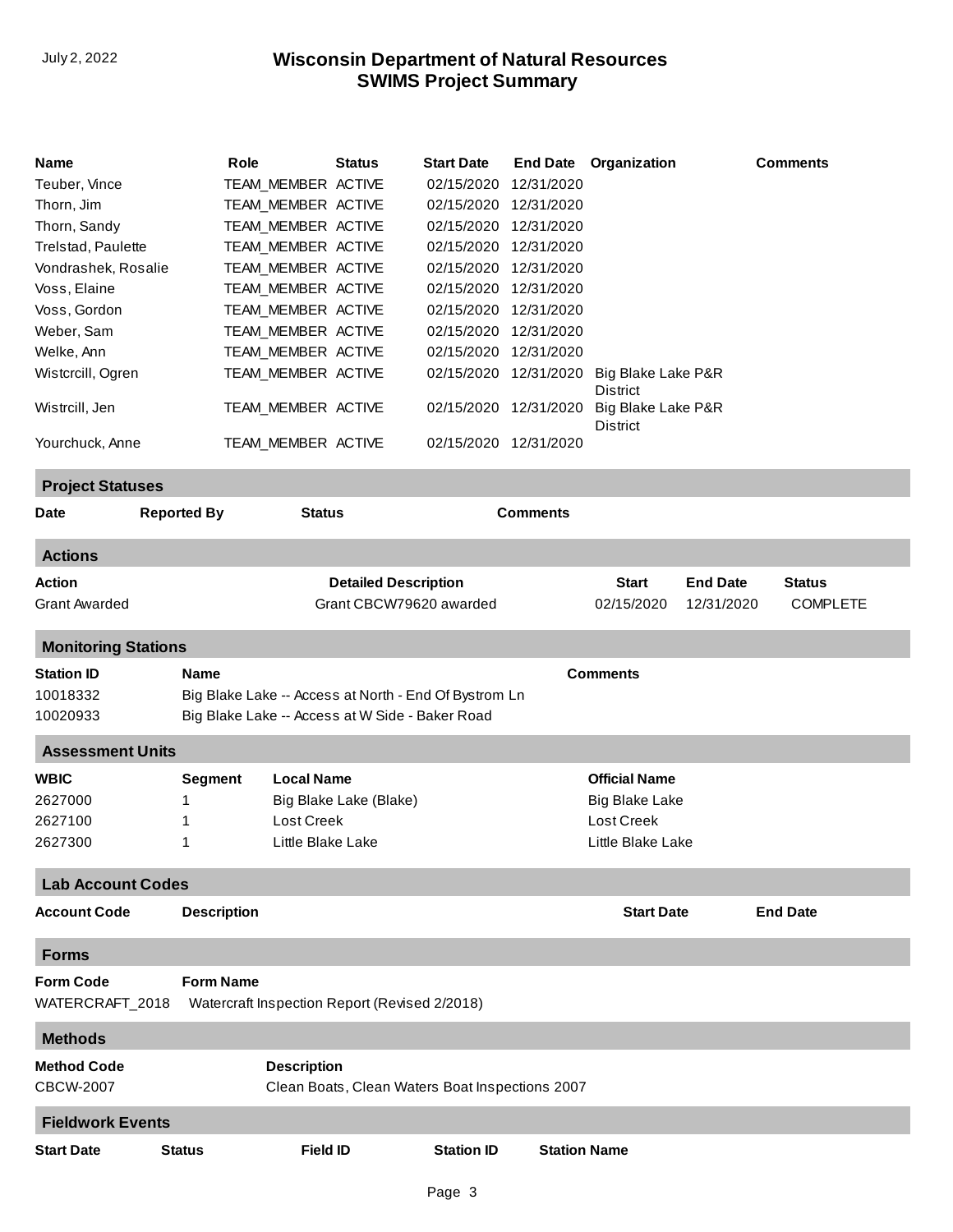| <b>Start Date</b> | <b>Status</b>   | <b>Field ID</b> | <b>Station ID</b> | <b>Station Name</b>                                   |
|-------------------|-----------------|-----------------|-------------------|-------------------------------------------------------|
| 06/01/2019 07:00  | <b>COMPLETE</b> |                 | 10020933          | Big Blake Lake -- Access at W Side - Baker Road       |
| 05/04/2020 14:00  | <b>COMPLETE</b> |                 | 10020933          | Big Blake Lake -- Access at W Side - Baker Road       |
| 05/05/2020 09:00  | <b>COMPLETE</b> |                 | 10020933          | Big Blake Lake -- Access at W Side - Baker Road       |
| 05/07/2020 15:00  | <b>COMPLETE</b> |                 | 10020933          | Big Blake Lake -- Access at W Side - Baker Road       |
| 06/05/2020 18:00  | <b>COMPLETE</b> |                 | 10018332          | Big Blake Lake -- Access at North - End Of Bystrom Ln |
| 06/06/2020 08:00  | <b>COMPLETE</b> |                 | 10018332          | Big Blake Lake -- Access at North - End Of Bystrom Ln |
| 06/06/2020 10:00  | <b>COMPLETE</b> |                 | 10018332          | Big Blake Lake -- Access at North - End Of Bystrom Ln |
| 06/06/2020 17:00  | <b>COMPLETE</b> |                 | 10018332          | Big Blake Lake -- Access at North - End Of Bystrom Ln |
| 06/07/2020 07:00  | <b>COMPLETE</b> |                 | 10018332          | Big Blake Lake -- Access at North - End Of Bystrom Ln |
| 06/07/2020 13:00  | <b>COMPLETE</b> |                 | 10018332          | Big Blake Lake -- Access at North - End Of Bystrom Ln |
| 06/08/2020 07:00  | <b>COMPLETE</b> |                 | 10018332          | Big Blake Lake -- Access at North - End Of Bystrom Ln |
| 06/08/2020 13:00  | <b>COMPLETE</b> |                 | 10020933          | Big Blake Lake -- Access at W Side - Baker Road       |
| 06/09/2020 10:30  | <b>COMPLETE</b> |                 | 10020933          | Big Blake Lake -- Access at W Side - Baker Road       |
| 06/10/2020 12:00  | <b>COMPLETE</b> |                 | 10020933          | Big Blake Lake -- Access at W Side - Baker Road       |
| 06/12/2020 07:00  | <b>COMPLETE</b> |                 | 10018332          | Big Blake Lake -- Access at North - End Of Bystrom Ln |
| 06/12/2020 10:30  | <b>COMPLETE</b> |                 | 10020933          | Big Blake Lake -- Access at W Side - Baker Road       |
| 06/12/2020 13:00  | <b>COMPLETE</b> |                 | 10018332          | Big Blake Lake -- Access at North - End Of Bystrom Ln |
| 06/12/2020 15:00  | <b>COMPLETE</b> |                 | 10018332          | Big Blake Lake -- Access at North - End Of Bystrom Ln |
| 06/13/2020 08:00  | <b>COMPLETE</b> |                 | 10018332          | Big Blake Lake -- Access at North - End Of Bystrom Ln |
| 06/13/2020 08:00  | <b>COMPLETE</b> |                 | 10018332          | Big Blake Lake -- Access at North - End Of Bystrom Ln |
| 06/13/2020 13:00  | <b>COMPLETE</b> |                 | 10018332          | Big Blake Lake -- Access at North - End Of Bystrom Ln |
| 06/13/2020 15:00  | <b>COMPLETE</b> |                 | 10018332          | Big Blake Lake -- Access at North - End Of Bystrom Ln |
| 06/14/2020 08:00  | <b>COMPLETE</b> |                 | 10018332          | Big Blake Lake -- Access at North - End Of Bystrom Ln |
| 06/14/2020 13:00  | <b>COMPLETE</b> |                 | 10018332          | Big Blake Lake -- Access at North - End Of Bystrom Ln |
| 06/14/2020 15:00  | <b>COMPLETE</b> |                 | 10018332          | Big Blake Lake -- Access at North - End Of Bystrom Ln |
| 06/17/2020 07:00  | <b>COMPLETE</b> |                 | 10018332          | Big Blake Lake -- Access at North - End Of Bystrom Ln |
| 06/17/2020 07:00  | <b>COMPLETE</b> |                 | 10018332          | Big Blake Lake -- Access at North - End Of Bystrom Ln |
| 06/18/2020 07:00  | <b>COMPLETE</b> |                 | 10018332          | Big Blake Lake -- Access at North - End Of Bystrom Ln |
| 06/19/2020 09:30  | <b>COMPLETE</b> |                 | 10018332          | Big Blake Lake -- Access at North - End Of Bystrom Ln |
| 06/21/2020 13:00  | <b>COMPLETE</b> |                 | 10018332          | Big Blake Lake -- Access at North - End Of Bystrom Ln |
| 06/21/2020 15:00  | <b>COMPLETE</b> |                 | 10018332          | Big Blake Lake -- Access at North - End Of Bystrom Ln |
| 06/22/2020 07:00  | <b>COMPLETE</b> |                 | 10018332          | Big Blake Lake -- Access at North - End Of Bystrom Ln |
| 06/22/2020 11:00  | <b>COMPLETE</b> |                 | 10018332          | Big Blake Lake -- Access at North - End Of Bystrom Ln |
| 06/22/2020 13:00  | <b>COMPLETE</b> |                 | 10018332          | Big Blake Lake -- Access at North - End Of Bystrom Ln |
| 06/22/2020 13:00  | <b>COMPLETE</b> |                 | 10020933          | Big Blake Lake -- Access at W Side - Baker Road       |
| 06/23/2020 16:00  | <b>COMPLETE</b> |                 | 10018332          | Big Blake Lake -- Access at North - End Of Bystrom Ln |
| 06/25/2020 07:00  | <b>COMPLETE</b> |                 | 10020933          | Big Blake Lake -- Access at W Side - Baker Road       |
| 06/25/2020 13:30  | <b>COMPLETE</b> |                 | 10020933          | Big Blake Lake -- Access at W Side - Baker Road       |
| 06/26/2020 07:00  | <b>COMPLETE</b> |                 | 10018332          | Big Blake Lake -- Access at North - End Of Bystrom Ln |
| 06/26/2020 13:00  | <b>COMPLETE</b> |                 | 10018332          | Big Blake Lake -- Access at North - End Of Bystrom Ln |
| 06/26/2020 14:00  | <b>COMPLETE</b> |                 | 10018332          | Big Blake Lake -- Access at North - End Of Bystrom Ln |
| 06/27/2020 13:00  | <b>COMPLETE</b> |                 | 10018332          | Big Blake Lake -- Access at North - End Of Bystrom Ln |
| 06/27/2020 15:00  | <b>COMPLETE</b> |                 | 10018332          | Big Blake Lake -- Access at North - End Of Bystrom Ln |
| 06/28/2020 07:00  | <b>COMPLETE</b> |                 | 10018332          | Big Blake Lake -- Access at North - End Of Bystrom Ln |
| 06/28/2020 11:00  | <b>COMPLETE</b> |                 | 10018332          | Big Blake Lake -- Access at North - End Of Bystrom Ln |
| 06/29/2020 07:00  | <b>COMPLETE</b> |                 | 10020933          | Big Blake Lake -- Access at W Side - Baker Road       |
| 07/01/2020 07:00  | <b>COMPLETE</b> |                 | 10020933          | Big Blake Lake -- Access at W Side - Baker Road       |
| 07/01/2020 12:30  | <b>COMPLETE</b> |                 | 10020933          | Big Blake Lake -- Access at W Side - Baker Road       |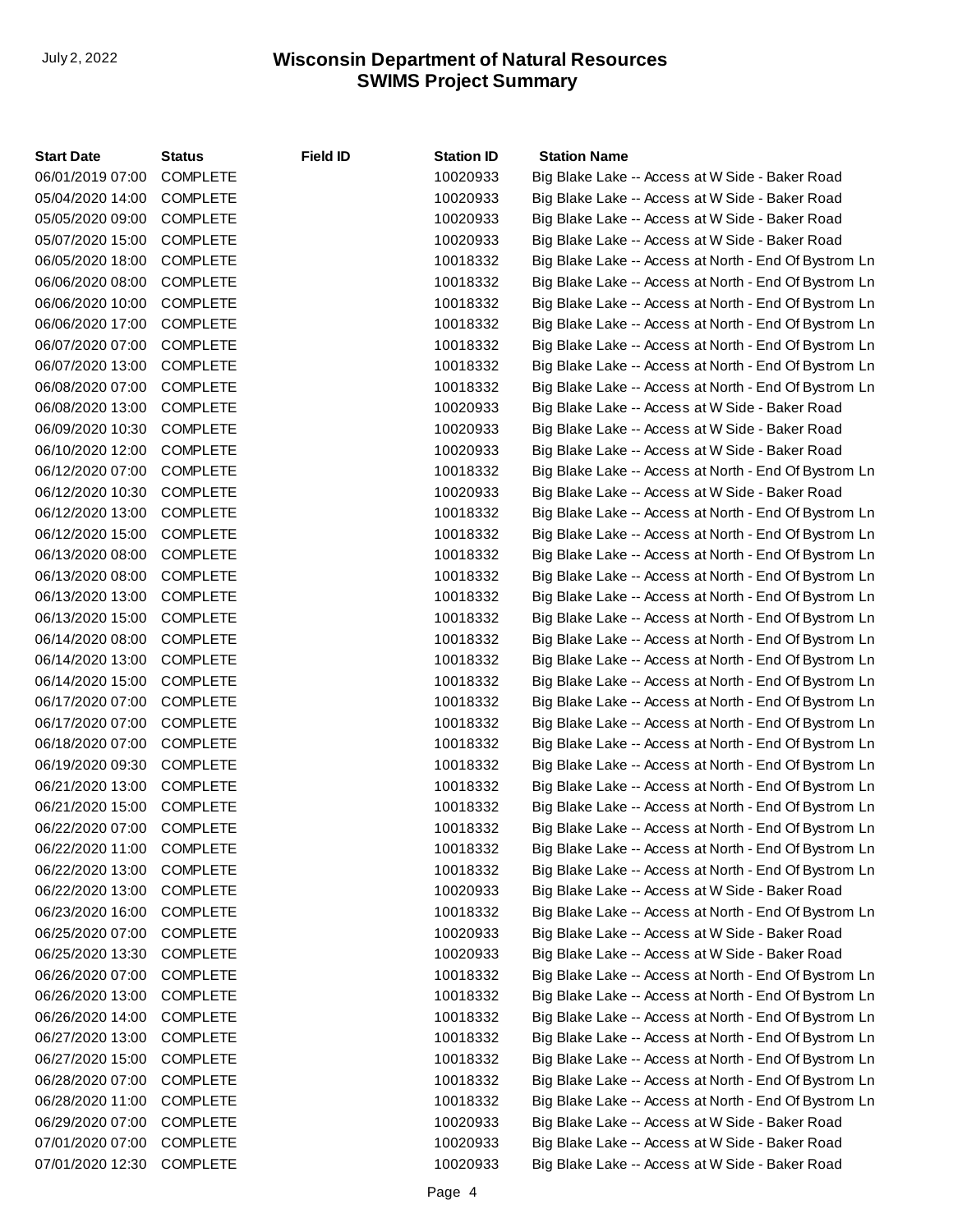| <b>Start Date</b> | <b>Status</b>   | <b>Field ID</b> | <b>Station ID</b> | <b>Station Name</b>                                   |
|-------------------|-----------------|-----------------|-------------------|-------------------------------------------------------|
| 07/02/2020 07:00  | <b>COMPLETE</b> |                 | 10020933          | Big Blake Lake -- Access at W Side - Baker Road       |
| 07/02/2020 10:00  | <b>COMPLETE</b> |                 | 10020933          | Big Blake Lake -- Access at W Side - Baker Road       |
| 07/02/2020 13:00  | <b>COMPLETE</b> |                 | 10020933          | Big Blake Lake -- Access at W Side - Baker Road       |
| 07/03/2020 12:00  | <b>COMPLETE</b> |                 | 10018332          | Big Blake Lake -- Access at North - End Of Bystrom Ln |
| 07/03/2020 12:30  | <b>COMPLETE</b> |                 | 10020933          | Big Blake Lake -- Access at W Side - Baker Road       |
| 07/04/2020 07:30  | <b>COMPLETE</b> |                 | 10020933          | Big Blake Lake -- Access at W Side - Baker Road       |
| 07/04/2020 08:00  | <b>COMPLETE</b> |                 | 10018332          | Big Blake Lake -- Access at North - End Of Bystrom Ln |
| 07/04/2020 13:00  | <b>COMPLETE</b> |                 | 10018332          | Big Blake Lake -- Access at North - End Of Bystrom Ln |
| 07/05/2020 08:30  | <b>COMPLETE</b> |                 | 10018332          | Big Blake Lake -- Access at North - End Of Bystrom Ln |
| 07/05/2020 13:00  | <b>COMPLETE</b> |                 | 10018332          | Big Blake Lake -- Access at North - End Of Bystrom Ln |
| 07/06/2020 07:00  | <b>COMPLETE</b> |                 | 10020933          | Big Blake Lake -- Access at W Side - Baker Road       |
| 07/10/2020 09:00  | <b>COMPLETE</b> |                 | 10020933          | Big Blake Lake -- Access at W Side - Baker Road       |
| 07/11/2020 07:00  | <b>COMPLETE</b> |                 | 10018332          | Big Blake Lake -- Access at North - End Of Bystrom Ln |
| 07/11/2020 07:45  | <b>COMPLETE</b> |                 | 10018332          | Big Blake Lake -- Access at North - End Of Bystrom Ln |
| 07/11/2020 11:00  | <b>COMPLETE</b> |                 | 10018332          | Big Blake Lake -- Access at North - End Of Bystrom Ln |
| 07/12/2020 08:00  | <b>COMPLETE</b> |                 | 10018332          | Big Blake Lake -- Access at North - End Of Bystrom Ln |
| 07/12/2020 08:00  | <b>COMPLETE</b> |                 | 10018332          | Big Blake Lake -- Access at North - End Of Bystrom Ln |
| 07/12/2020 09:30  | <b>COMPLETE</b> |                 | 10020933          | Big Blake Lake -- Access at W Side - Baker Road       |
| 07/13/2020 07:00  | <b>COMPLETE</b> |                 | 10020933          | Big Blake Lake -- Access at W Side - Baker Road       |
| 07/13/2020 14:00  | <b>COMPLETE</b> |                 | 10020933          | Big Blake Lake -- Access at W Side - Baker Road       |
| 07/17/2020 15:00  | <b>COMPLETE</b> |                 | 10020933          | Big Blake Lake -- Access at W Side - Baker Road       |
| 07/18/2020 09:00  | <b>COMPLETE</b> |                 | 10020933          | Big Blake Lake -- Access at W Side - Baker Road       |
| 07/19/2020 10:30  | <b>COMPLETE</b> |                 | 10020933          | Big Blake Lake -- Access at W Side - Baker Road       |
| 07/20/2020 07:00  | <b>COMPLETE</b> |                 | 10020933          | Big Blake Lake -- Access at W Side - Baker Road       |
| 07/21/2020 13:00  | <b>COMPLETE</b> |                 | 10020933          | Big Blake Lake -- Access at W Side - Baker Road       |
| 07/22/2020 11:30  | <b>COMPLETE</b> |                 | 10020933          | Big Blake Lake -- Access at W Side - Baker Road       |
| 07/22/2020 15:00  | <b>COMPLETE</b> |                 | 10020933          | Big Blake Lake -- Access at W Side - Baker Road       |
| 07/23/2020 14:00  | <b>COMPLETE</b> |                 | 10020933          | Big Blake Lake -- Access at W Side - Baker Road       |
| 07/23/2020 14:00  | <b>COMPLETE</b> |                 | 10020933          | Big Blake Lake -- Access at W Side - Baker Road       |
| 07/24/2020 13:30  | <b>COMPLETE</b> |                 | 10020933          | Big Blake Lake -- Access at W Side - Baker Road       |
| 07/24/2020 18:00  | <b>COMPLETE</b> |                 | 10018332          | Big Blake Lake -- Access at North - End Of Bystrom Ln |
| 07/25/2020 08:00  | <b>COMPLETE</b> |                 | 10018332          | Big Blake Lake -- Access at North - End Of Bystrom Ln |
| 07/25/2020 08:00  | COMPLETE        |                 | 10018332          | Big Blake Lake -- Access at North - End Of Bystrom Ln |
| 07/25/2020 13:00  | <b>COMPLETE</b> |                 | 10018332          | Big Blake Lake -- Access at North - End Of Bystrom Ln |
| 07/25/2020 13:30  | <b>COMPLETE</b> |                 | 10020933          | Big Blake Lake -- Access at W Side - Baker Road       |
| 07/26/2020 10:00  | <b>COMPLETE</b> |                 | 10018332          | Big Blake Lake -- Access at North - End Of Bystrom Ln |
| 07/26/2020 13:00  | <b>COMPLETE</b> |                 | 10018332          | Big Blake Lake -- Access at North - End Of Bystrom Ln |
| 07/26/2020 14:30  | <b>COMPLETE</b> |                 | 10020933          | Big Blake Lake -- Access at W Side - Baker Road       |
| 07/27/2020 15:00  | <b>COMPLETE</b> |                 | 10020933          | Big Blake Lake -- Access at W Side - Baker Road       |
| 07/28/2020 14:15  | <b>COMPLETE</b> |                 | 10020933          | Big Blake Lake -- Access at W Side - Baker Road       |
| 07/28/2020 14:15  | <b>COMPLETE</b> |                 | 10020933          | Big Blake Lake -- Access at W Side - Baker Road       |
| 07/29/2020 15:00  | <b>COMPLETE</b> |                 | 10020933          | Big Blake Lake -- Access at W Side - Baker Road       |
| 07/30/2020 13:00  | <b>COMPLETE</b> |                 | 10018332          | Big Blake Lake -- Access at North - End Of Bystrom Ln |
| 07/30/2020 18:00  | <b>COMPLETE</b> |                 | 10018332          | Big Blake Lake -- Access at North - End Of Bystrom Ln |
| 07/31/2020 12:00  | <b>COMPLETE</b> |                 | 10020933          | Big Blake Lake -- Access at W Side - Baker Road       |
| 08/01/2020 12:00  | <b>COMPLETE</b> |                 | 10020933          | Big Blake Lake -- Access at W Side - Baker Road       |
| 08/01/2020 13:00  | <b>COMPLETE</b> |                 | 10018332          | Big Blake Lake -- Access at North - End Of Bystrom Ln |
| 08/01/2020 13:00  | <b>COMPLETE</b> |                 | 10018332          | Big Blake Lake -- Access at North - End Of Bystrom Ln |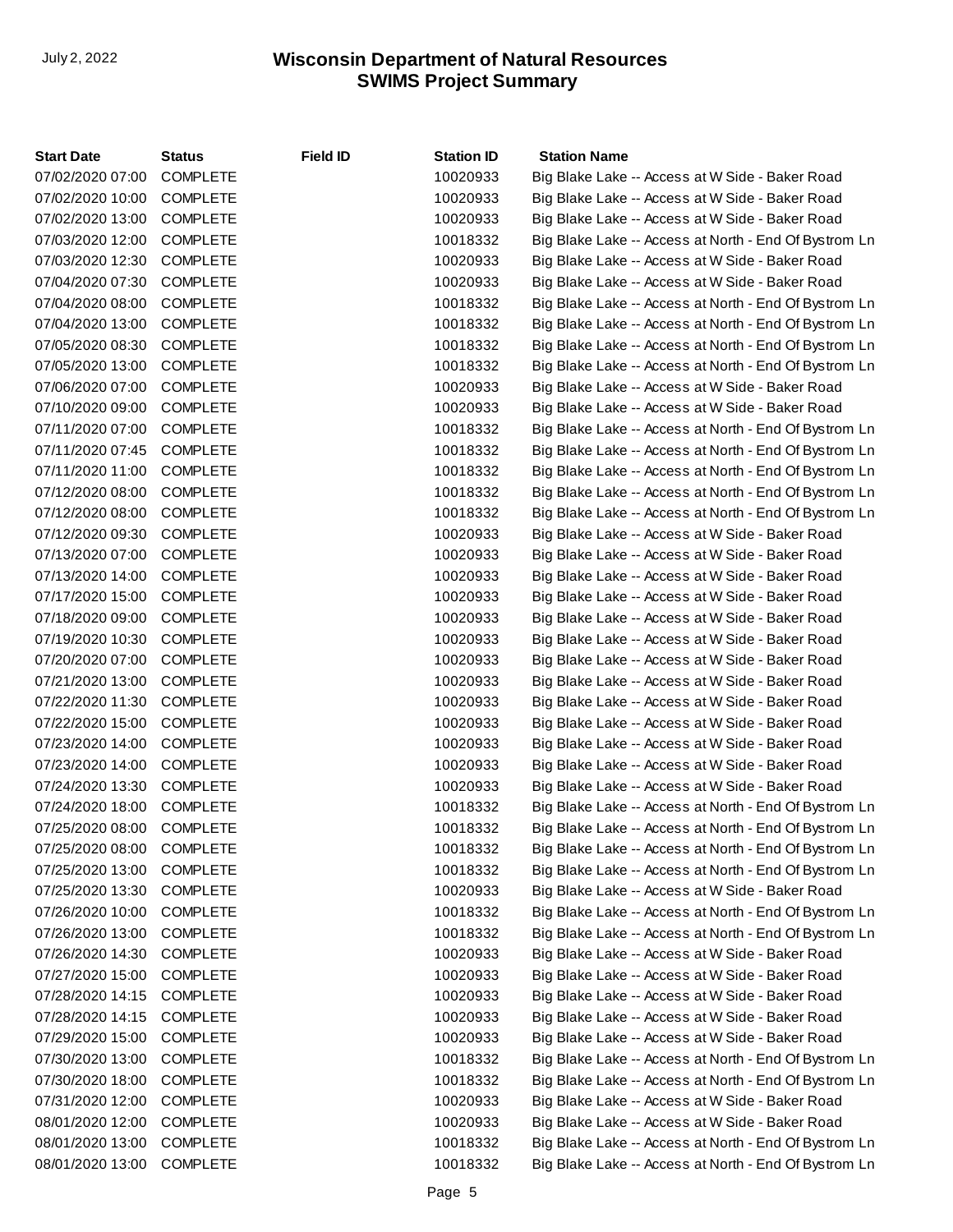| <b>Start Date</b> | <b>Status</b>   | <b>Field ID</b> | <b>Station ID</b> | <b>Station Name</b>                                   |
|-------------------|-----------------|-----------------|-------------------|-------------------------------------------------------|
| 08/01/2020 15:00  | <b>COMPLETE</b> |                 | 10020933          | Big Blake Lake -- Access at W Side - Baker Road       |
| 08/02/2020 09:00  | <b>COMPLETE</b> |                 | 10020933          | Big Blake Lake -- Access at W Side - Baker Road       |
| 08/02/2020 13:00  | <b>COMPLETE</b> |                 | 10018332          | Big Blake Lake -- Access at North - End Of Bystrom Ln |
| 08/02/2020 13:00  | <b>COMPLETE</b> |                 | 10018332          | Big Blake Lake -- Access at North - End Of Bystrom Ln |
| 08/03/2020 13:00  | <b>COMPLETE</b> |                 | 10018332          | Big Blake Lake -- Access at North - End Of Bystrom Ln |
| 08/03/2020 15:00  | <b>COMPLETE</b> |                 | 10018332          | Big Blake Lake -- Access at North - End Of Bystrom Ln |
| 08/06/2020 15:00  | <b>COMPLETE</b> |                 | 10020933          | Big Blake Lake -- Access at W Side - Baker Road       |
| 08/07/2020 15:00  | <b>COMPLETE</b> |                 | 10020933          | Big Blake Lake -- Access at W Side - Baker Road       |
| 08/08/2020 11:00  | <b>COMPLETE</b> |                 | 10018332          | Big Blake Lake -- Access at North - End Of Bystrom Ln |
| 08/08/2020 13:00  | <b>COMPLETE</b> |                 | 10018332          | Big Blake Lake -- Access at North - End Of Bystrom Ln |
| 08/09/2020 08:00  | <b>COMPLETE</b> |                 | 10018332          | Big Blake Lake -- Access at North - End Of Bystrom Ln |
| 08/09/2020 09:00  | <b>COMPLETE</b> |                 | 10018332          | Big Blake Lake -- Access at North - End Of Bystrom Ln |
| 08/09/2020 09:30  | <b>COMPLETE</b> |                 | 10020933          | Big Blake Lake -- Access at W Side - Baker Road       |
| 08/09/2020 13:00  | <b>COMPLETE</b> |                 | 10018332          | Big Blake Lake -- Access at North - End Of Bystrom Ln |
| 08/09/2020 16:00  | <b>COMPLETE</b> |                 | 10018332          | Big Blake Lake -- Access at North - End Of Bystrom Ln |
| 08/10/2020 13:00  | <b>COMPLETE</b> |                 | 10018332          | Big Blake Lake -- Access at North - End Of Bystrom Ln |
| 08/10/2020 14:30  | <b>COMPLETE</b> |                 | 10020933          | Big Blake Lake -- Access at W Side - Baker Road       |
| 08/11/2020 15:00  | <b>COMPLETE</b> |                 | 10020933          | Big Blake Lake -- Access at W Side - Baker Road       |
| 08/12/2020 07:00  | <b>COMPLETE</b> |                 | 10020933          | Big Blake Lake -- Access at W Side - Baker Road       |
| 08/13/2020 13:30  | <b>COMPLETE</b> |                 | 10020933          | Big Blake Lake -- Access at W Side - Baker Road       |
| 08/14/2020 07:00  | <b>COMPLETE</b> |                 | 10020933          | Big Blake Lake -- Access at W Side - Baker Road       |
| 08/14/2020 07:15  | <b>COMPLETE</b> |                 | 10020933          | Big Blake Lake -- Access at W Side - Baker Road       |
| 08/14/2020 10:30  | <b>COMPLETE</b> |                 | 10020933          | Big Blake Lake -- Access at W Side - Baker Road       |
| 08/14/2020 12:00  | <b>COMPLETE</b> |                 | 10020933          | Big Blake Lake -- Access at W Side - Baker Road       |
| 08/15/2020 06:00  | <b>COMPLETE</b> |                 | 10020933          | Big Blake Lake -- Access at W Side - Baker Road       |
| 08/15/2020 07:00  | <b>COMPLETE</b> |                 | 10018332          | Big Blake Lake -- Access at North - End Of Bystrom Ln |
| 08/15/2020 08:30  | <b>COMPLETE</b> |                 | 10020933          | Big Blake Lake -- Access at W Side - Baker Road       |
| 08/15/2020 16:00  | <b>COMPLETE</b> |                 | 10020933          | Big Blake Lake -- Access at W Side - Baker Road       |
| 08/16/2020 13:00  | <b>COMPLETE</b> |                 | 10018332          | Big Blake Lake -- Access at North - End Of Bystrom Ln |
| 08/16/2020 15:30  | <b>COMPLETE</b> |                 | 10020933          | Big Blake Lake -- Access at W Side - Baker Road       |
| 08/17/2020 12:30  | <b>COMPLETE</b> |                 | 10020933          | Big Blake Lake -- Access at W Side - Baker Road       |
| 08/18/2020 10:15  | <b>COMPLETE</b> |                 | 10020933          | Big Blake Lake -- Access at W Side - Baker Road       |
| 08/20/2020 07:00  | <b>COMPLETE</b> |                 | 10020933          | Big Blake Lake -- Access at W Side - Baker Road       |
| 08/21/2020 12:00  | <b>COMPLETE</b> |                 | 10018332          | Big Blake Lake -- Access at North - End Of Bystrom Ln |
| 08/22/2020 07:00  | <b>COMPLETE</b> |                 | 10018332          | Big Blake Lake -- Access at North - End Of Bystrom Ln |
| 08/22/2020 10:00  | <b>COMPLETE</b> |                 | 10020933          | Big Blake Lake -- Access at W Side - Baker Road       |
| 08/22/2020 10:00  | <b>COMPLETE</b> |                 | 10020933          | Big Blake Lake -- Access at W Side - Baker Road       |
| 08/23/2020 10:00  | <b>COMPLETE</b> |                 | 10020933          | Big Blake Lake -- Access at W Side - Baker Road       |
| 08/23/2020 13:00  | <b>COMPLETE</b> |                 | 10018332          | Big Blake Lake -- Access at North - End Of Bystrom Ln |
| 08/29/2020 13:00  | <b>COMPLETE</b> |                 | 10018332          | Big Blake Lake -- Access at North - End Of Bystrom Ln |
| 08/30/2020 13:00  | <b>COMPLETE</b> |                 | 10018332          | Big Blake Lake -- Access at North - End Of Bystrom Ln |
| 09/02/2020 16:30  | <b>COMPLETE</b> |                 | 10020933          | Big Blake Lake -- Access at W Side - Baker Road       |
| 09/05/2020 09:30  | <b>COMPLETE</b> |                 | 10020933          | Big Blake Lake -- Access at W Side - Baker Road       |
| 09/06/2020 09:30  | <b>COMPLETE</b> |                 | 10020933          | Big Blake Lake -- Access at W Side - Baker Road       |
| 09/07/2020 13:30  | <b>COMPLETE</b> |                 | 10020933          | Big Blake Lake -- Access at W Side - Baker Road       |

# **Documents**